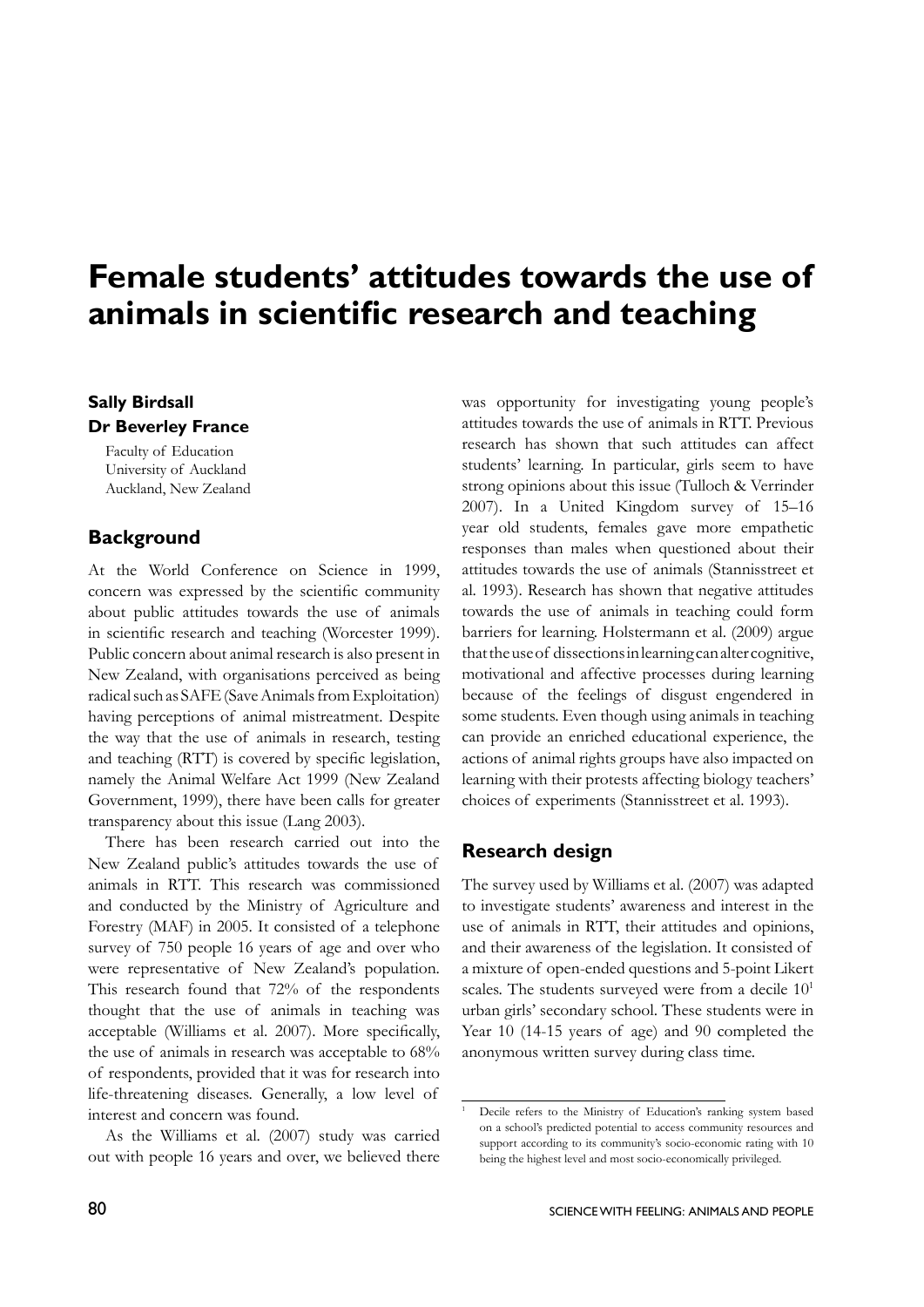#### **Awareness and interest**

When asked how concerned they were about the use of animals in research, 43% said that they were concerned. When responding to the open-ended question asking for the reasons for their concern, there were a variety of responses. Violating the rights of animals was the most common response (19%), feelings of compassion for animals used (18%), cruelty to animals  $(16%)$ , that it was necessary  $(16%)$ or students considered themselves uninformed (21%). An example of a response illustrating a violation of animal rights response was:

*I feel bad as animals have the right to live as well. And they don't deserve to face all the consequences of testing done to them by us. The fact that animals are used for testing is that we can't do it on humans. Don't animals live? They have feelings too and I am against all animal testing.* (Student 71)

An example of a positive but uninformed response was:

*I get to learn! When the new discoveries come out I can read it. It would be a waste if we don't USE the animals.* (Student 90)

An example of a negative but uninformed response was:

*I am not very informed about animal testing but what I have heard is pretty inhumane.* (Student 3)

When they were asked to identify the types of animals commonly used in research and testing (RT) (see Table 1), their perceptions did not match with the reality (Table 2). Although these students identified rodents, they were not aware of the significant numbers of birds, sheep, cattle, fish and reptiles used in research in New Zealand during 2009 (NAEAC 2010). It must be noted that this number of birds is unusually high due to testing for avian influenza. What is significant is that many of the animals that they identify such as rabbits, hamsters and guinea pigs, dogs, pigs and cats reflect the animals they have encountered in their own lives. Because these students lived in an urban area, they may have not considered animals involved in agriculture, except for pigs.

When asked how concerned they were about animals being used in teaching, 17% were concerned and 41% were unconcerned, principally because animals were understood as having rights (14%) or should be treated humanely (10%). An example of an

|             |  |  |  | <b>Table I</b> Ranked % of Year 10 students' mentions |
|-------------|--|--|--|-------------------------------------------------------|
|             |  |  |  | of animals used in research and testing, not teaching |
| $(N=185)$ . |  |  |  |                                                       |

| <b>Species</b>           | % of combined | Rank   |
|--------------------------|---------------|--------|
|                          | mentions      |        |
| Rats                     | 45.7          |        |
| Mice                     | 42.2          | 2      |
| Rabbits                  | 18.8          | $3=$   |
| Hamsters and guinea pigs | 18.8          | $3=$   |
| Dogs                     | 16.6          | $5=$   |
| Pigs                     | 16.6          | $5=$   |
| Cats                     | 8.8           | 7      |
| Monkeys and primates     | 7.7           | 8      |
| Possums                  | 5.5           | 9      |
| Cattle                   | 4.4           | 10     |
| Fish                     | 3.3           | Н      |
| Frogs                    | 2.2           | $12=$  |
| <b>Birds</b>             | 2.2           | $12 =$ |

| <b>Table 2</b> Ranked % of total animals used in |  |  |  |
|--------------------------------------------------|--|--|--|
| New Zealand in 2009.                             |  |  |  |

| <b>Species</b>        | Actual % of total<br>animals used in 2009<br>in New Zealand* | Rank |
|-----------------------|--------------------------------------------------------------|------|
| Mice                  | 30.6                                                         |      |
| <b>Birds</b>          | 16.5                                                         | 2    |
| Sheep                 | 15.5                                                         | 3    |
| Cattle                | 8.3                                                          | 4    |
| Fish                  | 8                                                            | 5    |
| Reptiles              | 5.8                                                          | 6=   |
| Rats                  | 5.8                                                          | $6=$ |
| Miscellaneous species | 3.8                                                          | 8    |
| Deer                  | $\mathbf{2}$                                                 | 9    |
| Possums               | 1.6                                                          | 10   |
| Guinea pigs           | $\mathsf{I}$ .4                                              | п    |
| Goats                 |                                                              | 12   |
| Dogs                  | <1                                                           |      |
| Pigs                  | <1                                                           |      |
| Cats                  | ا>                                                           |      |
|                       |                                                              |      |

Figures sourced from National Animal Ethics Advisory Committee's Annual Report for 2009 (NAEAC 2010).

animal rights opinion expressed in emotional terms was:

*It would affect the way they feel. They have the right to stay at their homes and with their families.* (Student 71)

The two main reasons given for unconcern were that the use of animals enhanced learning (29%) and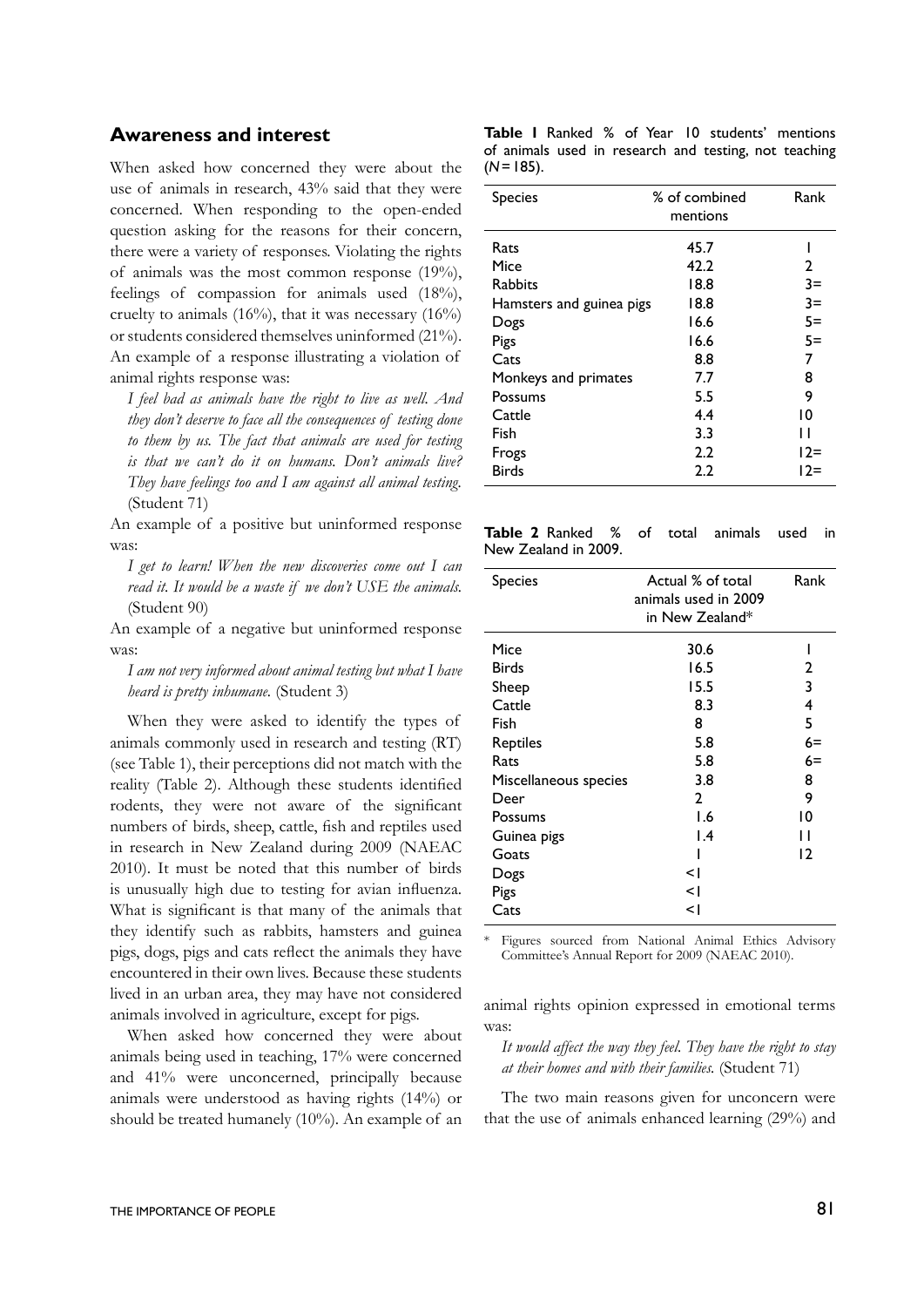that parts of animals they used were from animals that were already dead (30%). An example of an opinion legitimising the use of animal parts because the animal was already dead was:

*Well we eat animals so as long as we are not killing the animals like kill a cow just so we can use its eye is wrong. But if we get the eye from the butchers where they have used the whole animal then it is ok.* (Student 60)

One student had a sophisticated view of the use of animals in teaching when she suggested a way forward in the future:

*Animals should be used, but we don't use real humans for teaching purposes, we use a model. That's what they should do with animals.* (Student 56)

In summary, nearly half of this group of students expressed concern about the use of animals in research. When asked to give reasons for their concern, they mostly gave responses that related to animal rights or cruelty to animals. Emotional responses such as feelings of compassion were also expressed. In addition, their perceptions of the animals used in research did not match reality because they only seemed to be aware of animals they encountered in their lives and did not consider agricultural animals. Their opinions about the use of animals in teaching were reversed with nearly half unconcerned. Many thought that animals enhanced their learning and that the parts they did use in dissections came from animals that were already dead, thus legitimising their use.

#### **Attitudinal responses**

The following set of questions was developed to gather fine-grained data about their attitudes. Firstly, they were asked to rate their level of acceptance of animal use in RTT using a five-point Likert scale. Table 3 provides data about the students' responses and the Williams et al. (2007) figures are included in brackets in order to show some similarities and comparisons even though undoubtedly the sample is much smaller and specific. However, it does provide some trends.

From this limited sample, it appears that these female students' responses were similar to the New Zealand survey of people 16 years and over in many ways. For example, 75.3% of the students agreed that it was acceptable to use animals in teaching provided that there was no unnecessary suffering and that was similar to the New Zealand population sample (72%).

It appeared that these students had different responses from the New Zealand older population's attitudes when asked about the use of animals in medical research for life-threatening diseases. Far more of our students adopted a neutral stance (32.6%) compared with the New Zealand older population responses (22%) even though nearly half had expressed concern about the use of animals in research. It seemed that when animal use in research was qualified into a context that they felt was justified, they adopted this neutral stance. Only a few of our

**Table 3** Percentage of respondents disagreeing, agreeing or neutral in response to attitudinal statements about the use of animals in RTT. Bracketed figures are from Williams et al. 2007, p. 65.

| <b>Attitudinal Statement</b>                                           | % Agree | % Neutral | % Disagree |
|------------------------------------------------------------------------|---------|-----------|------------|
| Teaching using animals is acceptable provided no unnecessary suffering | 75.3    | 12.4      | 9          |
|                                                                        | (72)    | (14)      | (14)       |
| Animal research and testing is acceptable if no unnecessary suffering  | 70.8    | 13.5      | 12.4       |
|                                                                        | (68)    | (17)      | (15)       |
| Use for medical research should be for life-threatening diseases only  | 56.2    | 32.6      | 7.8        |
|                                                                        | (50)    | (22)      | (28)       |
| Use acceptable for medical research purposes                           | 55.6    | 27.8      | 13.4       |
|                                                                        | (60)    | (21)      | (19)       |
| Use acceptable for all types of research if no alternative             | 31.5    | 27        | 37         |
|                                                                        | (52)    | (21)      | (26)       |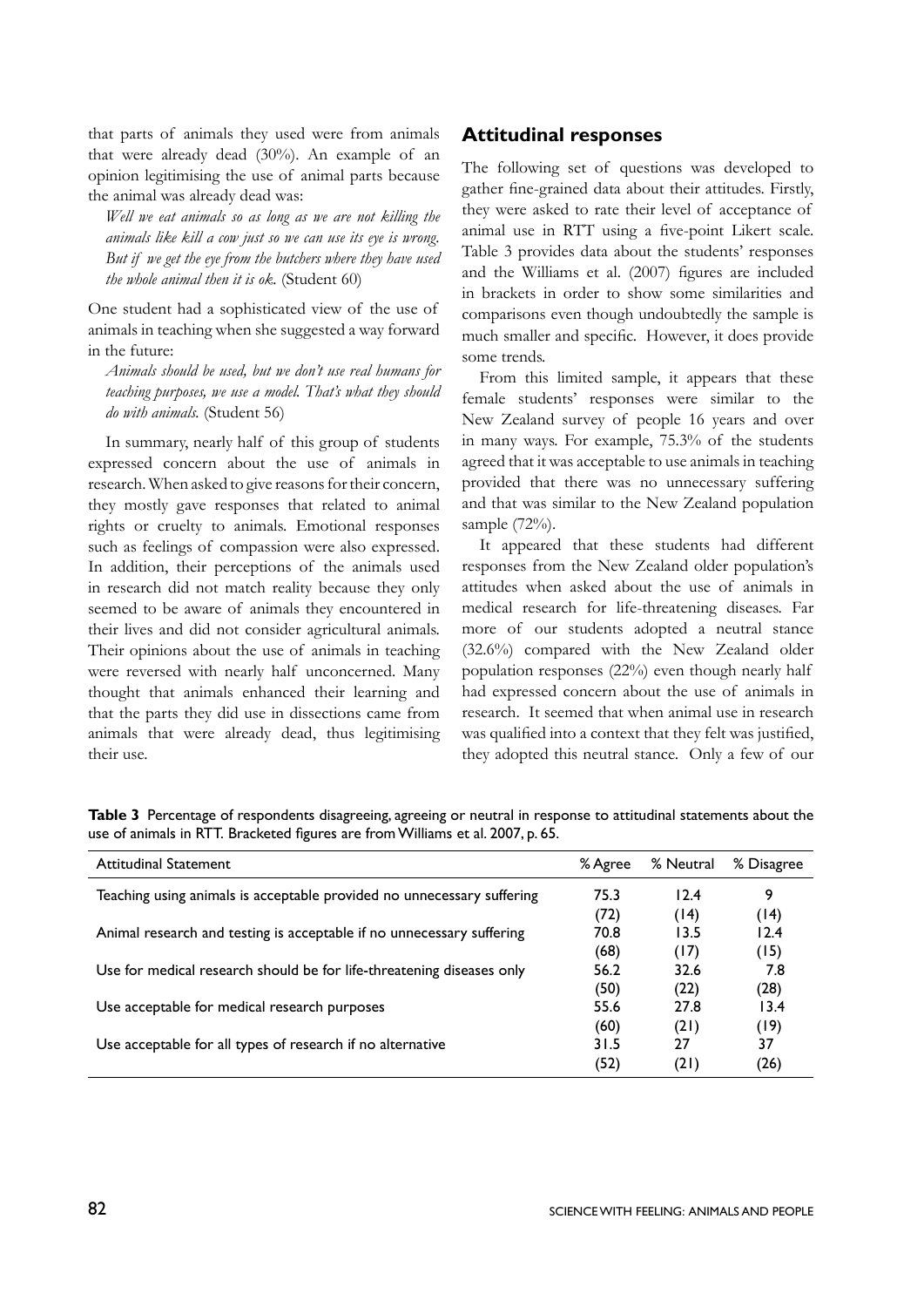students (7.8%) were prepared to express an opinion disagreeing with this statement compared with the New Zealand population (28%).

The other statement where students' attitudes differed from the New Zealand older population survey was in the acceptability of the use of animals for all types of research where no alternative was available. While 31.5% of students agreed with this statement, by comparison 52% of the New Zealand sample agreed. These figures were reversed when 37% of students disagreed that it was acceptable to use animals in this way but just 26% of the New Zealand older population disagreed. Reasons for these differences could be found in the open-ended questions used in the previous section where our students expressed concern about animal rights and cruelty as well as calling for humane treatment.

Further questions in the survey sought a level of acceptance and these data are shown in Table 4. Again the Williams et al. (2007) data are shown in brackets for comparison purposes. As with the previous data, there were many similarities between students' responses and those of the New Zealand older population. Differences between the two groups were mostly found in the 'Never okay' and 'Unsure' columns. It seemed that students were far more likely to admit that they were unsure or possibly indifferent about the situations than the New Zealand older population sampled, with the percentages for students ranging from 6.7% to 20%. On the other hand, the percentages for the New Zealand older population were either 1% or 2%. Because these students were willing to admit uncertainty, this difference could indicate an opportunity for education about animal use in research.

Our students seemed to find the use of animals for teaching purposes such as dissecting rats more acceptable with only 11.1% disagreeing with this

**Table 4** Percentages of respondents finding different situations where animals used in RTT is always okay, sometimes okay, never okay or unsure compared with the New Zealand sample.

| Situation                                                  | % Justified     |                |            |                 |  |
|------------------------------------------------------------|-----------------|----------------|------------|-----------------|--|
|                                                            | Always okay     | Sometimes okay | Never okay | Unsure          |  |
| Improving livestock welfare such as preventing disease     | 48.9            | 35.6           | 0.0        | 13.3            |  |
| in cattle herds and stress in transported animals          | (41)            | (48)           | (10)       | (1)             |  |
| Research into life-threatening diseases                    | 43.3            | 43.3           | 6.7        | 6.7             |  |
|                                                            | (53)            | (36)           | (9)        | (2)             |  |
| Research into debilitating diseases such as Alzheimer's    | 40              | 33.3           | 4.4        | 17.8            |  |
| and multiple sclerosis                                     | (48)            | (40)           | (11)       | (1)             |  |
| Teaching and learning purposes such as dissecting rats     | 26.7            | 51.I           | 11.1       | $\overline{10}$ |  |
| in school classes                                          | (22)            | (49)           | (28)       | (1)             |  |
| Finding out answers to help control health issues like     | 26.7            | 46.7           | 12.2       | 13.3            |  |
| obesity and hair loss                                      | (15)            | (49)           | (34)       | (2)             |  |
| Teaching and learning purposes such as school science      | 25.6            | 43.4           | 11.1       | 17.8            |  |
| projects                                                   | (19)            | (58)           | (21)       | (2)             |  |
| Improving reproduction in animals, e.g., increasing        | 24.4            | 43.3           | 11.1       | 18.9            |  |
| lambing rates                                              | (21)            | (53)           | (24)       | (2)             |  |
| Increasing the productivity of farm animals, e.g., milk or | 24.4            | 47.8           | 13.3       | 14.4            |  |
| wool production                                            | (24)            | (53)           | (22)       | (1)             |  |
| Testing the safety of food products, e.g., whether         | 16.7            | 50             | 13.3       | 20              |  |
| shellfish are fit for human consumption                    | (33)            | (37)           | (29)       | (1)             |  |
| Developing measures to control pests such as possums       | 13.3            | 45.6           | 20         | 16.7            |  |
|                                                            | (38)            | (48)           | (13)       | (1)             |  |
| Testing the safety of cosmetics such as skin care          | $\overline{10}$ | 35.6           | 44.4       | 10 <sup>°</sup> |  |
| products                                                   | (8)             | (31)           | (60)       | (1)             |  |
| Testing the safety of chemicals used in the home such      | 7.8             | 38.9           | 40         | 13.3            |  |
| as disinfectants                                           | (16)            | (37)           | (46)       | (1)             |  |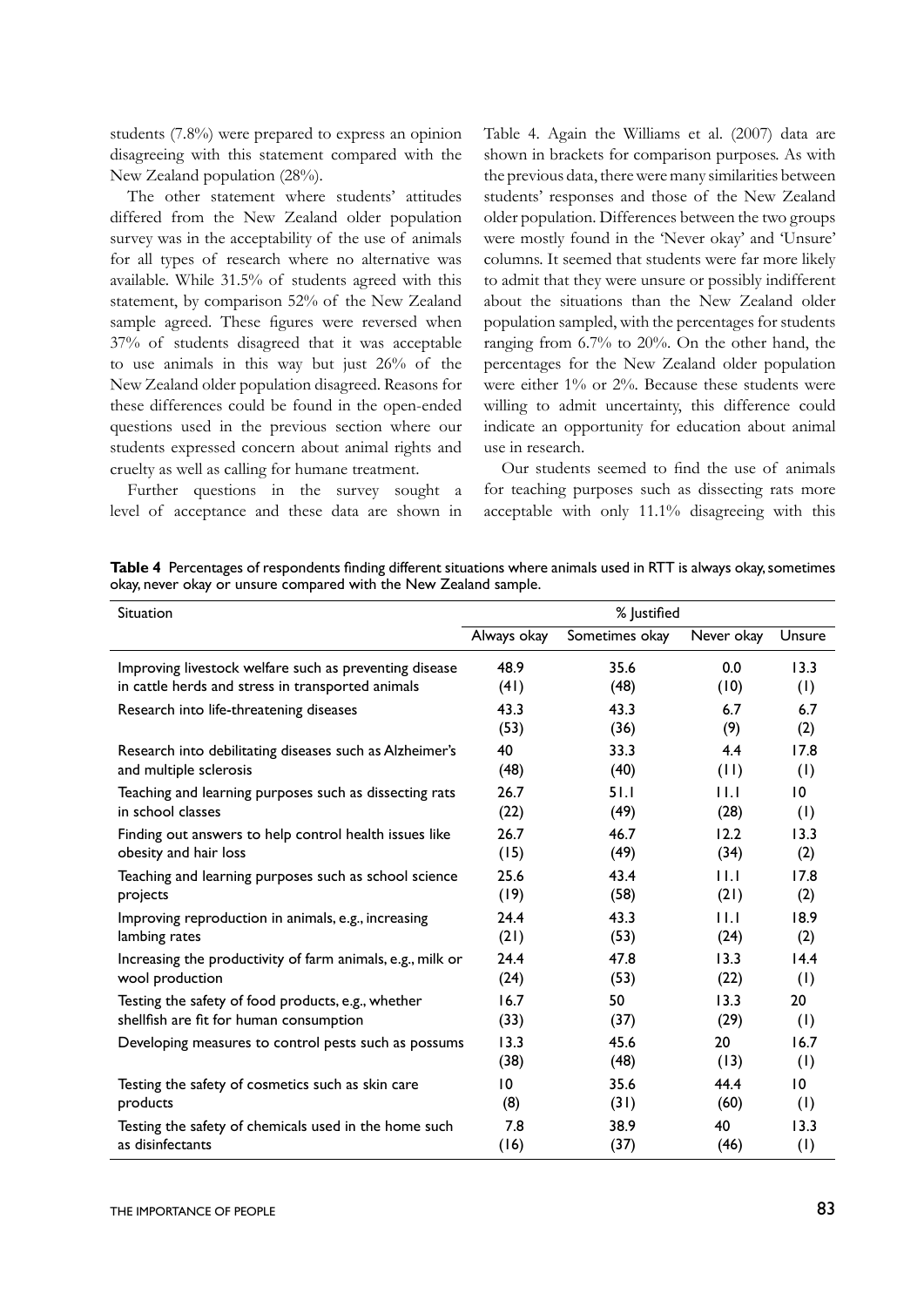situation, whereas 28% of the New Zealand older population disagreed. A similar situation was found where animals were used in science-fair projects with only 11.1% of our students disagreeing with their use and 21% of the New Zealand survey disagreeing. This finding linked back to that in the previous section where nearly half were unconcerned about the use of animals in teaching.

There were three other situations where there were marked differences between the two groups. These were the control of obesity and hair loss, the testing of the safety of food products and developing measures to control pests. More of these students thought that it was 'Always okay' to use animals to find answers to these types of issues (26.7%) than did the New Zealand older population (15%) and only 12.2% thought it was 'Never okay' compared with 34% of the New Zealand older population. In the other two situations, fewer of our students agreed with the use of animals when compared with the New Zealand older population. In the case of the food testing, many of our students seemed to retreat to the middle ground with 50% saying that it was 'Sometimes okay'. Finally, it seems that our students are not aware of the problems caused by pest animals like possums with only 13.3% thinking it was 'Always okay' to use animals compared with the opinion of 38% of the New Zealand population. This response could be indicative of the students' urban upbringing and lack of experience with the damage caused by these species.

### **Awareness of the legislation**

The final part of the survey asked questions to investigate these students' knowledge of legislation and in which organisations and groups they placed their trust. They were asked if they knew of any rules and regulations around the use of animals in RTT. The majority (82%) replied 'no' with 18% replying 'yes'. They were also asked using a five-point Likert scale if they thought this legislation was sufficient to protect animals used in RTT and, despite the fact that 82% said that they were unaware of any legislation, 29% expressed confidence in such legislation. A further 26% were not confident and 40% had no opinion.

The next set of questions contained statements that provided contexts for them to identify their level of agreement of legislation protecting animals used in RTT. Table 5 suggests that students are not sure if they trusted the regulations with 45 responses in the middle column and this opinion is also reflected in the fifth statement in Table 5 about the enforcement of the rules around the use of animals in RTT. When asked if inspections would uncover any mistreatment, their responses are again distributed around the middle ground.

Students did not trust scientists. When asked if scientists 'would not cause unnecessary suffering to animals', the distribution of their responses was skewed towards the negative end of the scale. These opinions about scientists were reinforced with students

|                                                                                                                                                                               | Strongly<br>agree | 2               | 3  | 4  | 5<br>Strongly<br>disagree |
|-------------------------------------------------------------------------------------------------------------------------------------------------------------------------------|-------------------|-----------------|----|----|---------------------------|
| I don't really trust the regulations for controlling the use of<br>animals for RTT                                                                                            | 3                 | 26              | 45 | 7  |                           |
| Scientists would not cause unnecessary suffering to the<br>animals being used in RT                                                                                           | 6                 | 12              | 27 | 27 | 15                        |
| Some experiments with animals are repeated unnecessarily                                                                                                                      | 29                | 33              | 13 | 7  | 4                         |
| I think that some research and testing on animals goes on<br>behind closed doors without an official licence                                                                  | 41                | 28              | 10 | 4  | 4                         |
| I expect that the rules in New Zealand on the use of animals<br>for RTT are well enforced                                                                                     | 9                 | $\overline{13}$ | 45 | 14 | 4                         |
| The inspections of where animals are kept and how they<br>are looked after would uncover any mistreatment that may<br>be occurring at animal research and teaching institutes | П                 | 20              | 29 | 22 |                           |

**Table 5** Confidence in rules and legislation (*N*=90). Three to six students did not respond to the individual questions.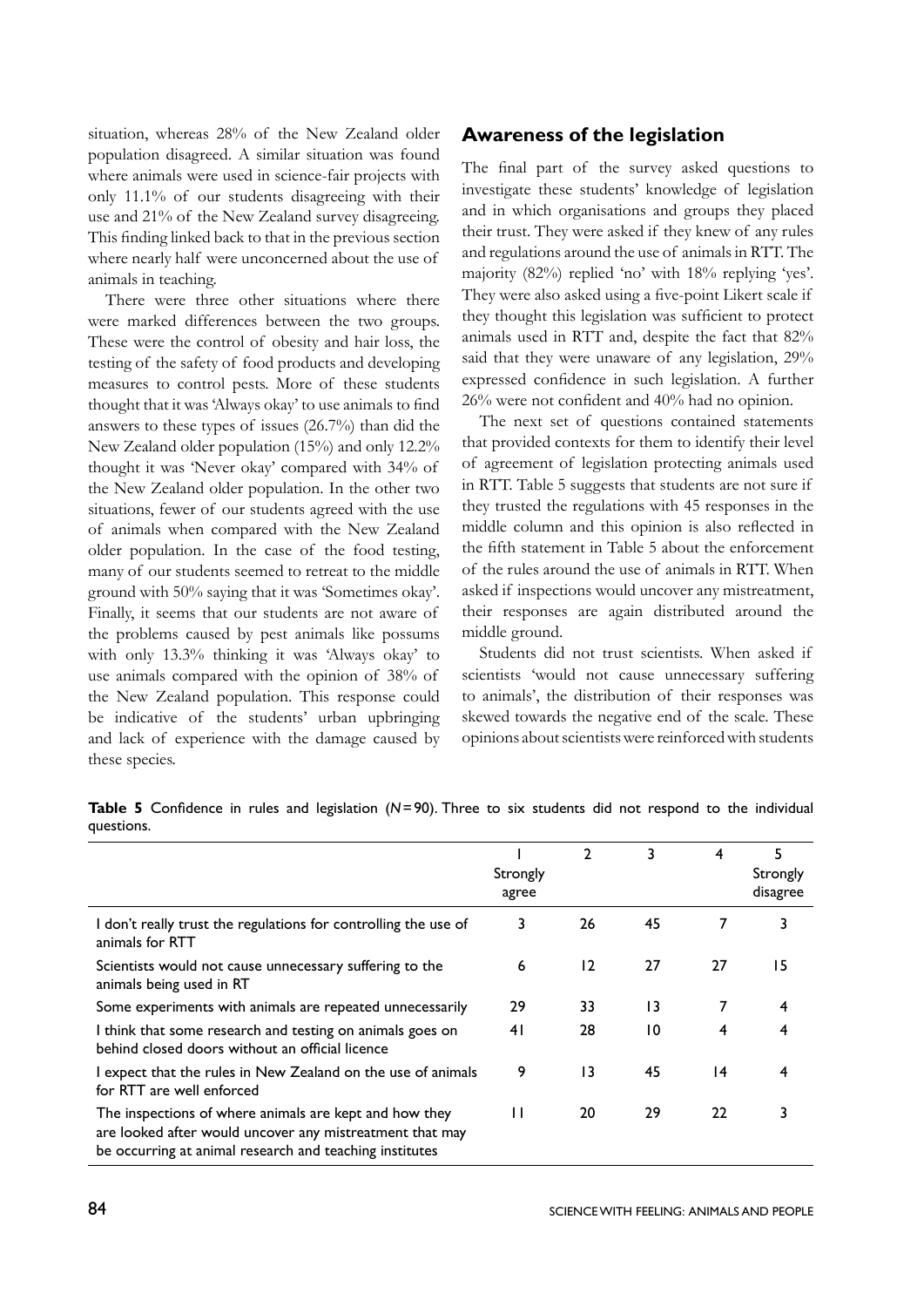thinking that scientists would unnecessarily repeat experiments and carry out experiments illegally.

Table 6 shows that these students trust the SPCA (78/90) and veterinarians (70/90). Teachers and universities seem to be moderately trusted. These students do not think that the government and governmental organisations are particularly trustworthy. As found in the previous data set, the students' trust in scientists is not high with the distribution skewing towards the mistrustful end of the scale. It seems that they find the media untrustworthy (42/90 would not trust at all) as well as industryrelated organisations (60/90 were mistrustful).

#### **Discussion**

One of the aims of this research was to investigate these students' concern about the use of animals in RTT. Nearly half of them indicated that they were concerned about animal use. Their reasons were often expressed in emotional terms, for example feelings of compassion and empathy. This finding is similar to research which has shown that emotions can strongly affect students' attitudes (Holstermann et al. 2009). The findings also show that their opinions do not correspond with reality. For example, many students indicated that they were concerned about animal use because of cruelty to animals. However, the 2009 NAEAC Annual Report indicates that only a small percentage (7.5%) of animals used were exposed to manipulations that had a very severe impact (NAEAC 2010). Even though such manipulations have a very severe impact, the students' perception is that all research using animals is at this level of cruelty which is not the case.

The students' awareness of the types of animals used in RTT also differed from reality. The animals that our students identified tended to be animals with which they were familiar in their urban-based lives. They did not seem to consider that much of the animal use in research was due to New Zealand being an agricultural country and consequently, many animals involved in RTT, such as cows and sheep, would be related to farming. They also lacked the awareness that primates are not used in any animal research in New Zealand.

When asked about their concern for animals being used in teaching, 41% were unconcerned and many justified their lack of concern with the opinion that their learning would be enhanced by the use of animals. Others thought that the use of animal parts was acceptable because the animal was already dead, legimitising dissection activities.

We were also interested in their attitudes towards the use of animals in RTT and asked questions designed to gather data for a fine-grained analysis. This analysis showed that their concern and justification of the use of animals in RTT resulted in complex responses which in many instances paralleled the New Zealand research carried out by Williams et al. (2007). While there was a moderate level of concern about the use of animals in research and testing (43%), when given the opportunity to qualify their response where the outcomes were worthwhile, for example, improving livestock welfare(48.9% agreed always okay), the use of animals was more acceptable.

| Organisations/Groups                                    | Trust a lot |     |    |     | would not<br>trust at all |
|---------------------------------------------------------|-------------|-----|----|-----|---------------------------|
| MAF (Ministry of Agriculture and Forestry)              | 12          | 3 I | 29 |     |                           |
| SPCA (Society for the Prevention of Cruelty to Animals) | 61          | 17  |    |     |                           |
| Government                                              | 4           | 21  | 32 | 23  |                           |
| Veterinarians                                           | 45          | 25  | 14 |     |                           |
| <b>Scientists</b>                                       |             | 29  | 21 | ۱3  | ۱2                        |
| Media                                                   |             |     | 14 | 21  | 42                        |
| Industry/Manufacturers/Pharmaceutical companies         |             | 6   | 17 | 3 I | 29                        |
| Teachers/Universities                                   | 9           | 40  | 25 | 12  |                           |
| Local councils                                          |             | 12  | 42 | 25  |                           |

**Table 6** Level of trust in organisations/groups expressed in numbers (*N*=90). Two to six students did not respond to the individual questions.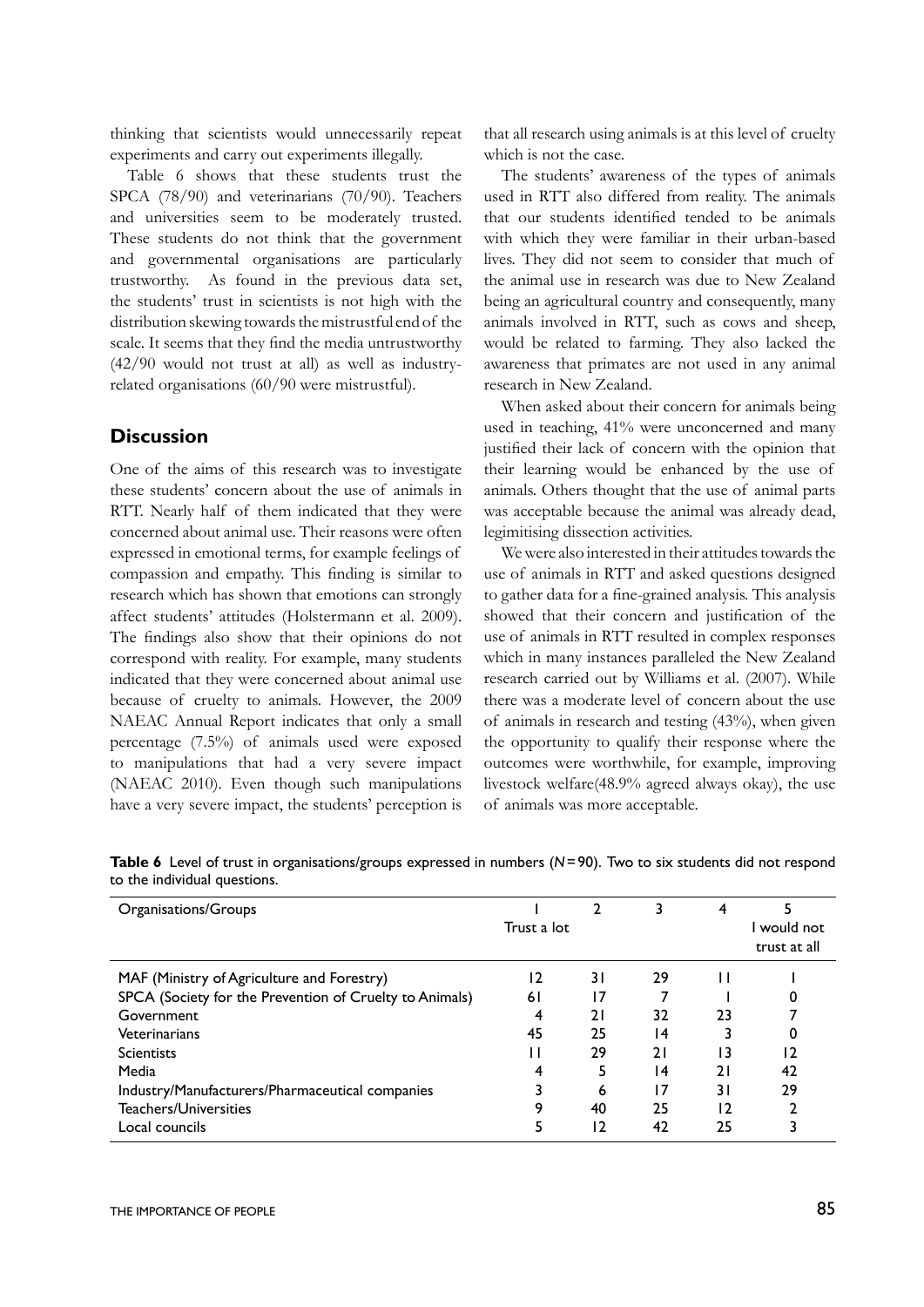The use of qualifiers illustrated the complexity of attitudes. There are situations where they found animal use in research more acceptable. For example, nearly half of the students found animal use more acceptable when researching life-threatening or debilitating diseases. When the research focus was non-medical, such as testing the safety of household chemicals or cosmetics, they were less accepting.

Over 80% of students stated that they had little understanding about the legislation governing the use of animals in RTT. Despite this lack of knowledge, many students (69%) had perceptions of scientists carrying out their research with little regard for the welfare of the animals being manipulated. When asked to identify organisations and groups in which they had a high level of trust, these perceptions were reinforced. These students had a high level of trust in the SPCA and veterinarians but far less trust in scientists.

These students also lacked awareness of the number of organisations involved in animal welfare. While they correctly identified the SPCA and veterinarians, they overlooked the role of governmental organisations such as local councils and MAF.

#### **Implications for teaching**

This research has shown that there are gaps between students' awareness of the use of animals in RTT and the reality of current practice. These students seemed to find animal use in medical research more acceptable provided it had a worthwhile outcome, but did not find other types of research as acceptable, for example research into pest control measures. In addition, they had little knowledge of the legislation in place governing such use. These gaps indicate a need for educational strategies to develop students' awareness and knowledge about this issue.

Many students expressed concern about pain and suffering in animals, and a range of research suggests that education could help to develop more informed opinions through discussions about bioethics (Stannistreet et al. 1993). Student attitudes about animal research have been shown to be malleable and Saucier & Cain (2006) suggest that exposure to examples of ethical animal research could assist in changing students' attitudes. They suggested that the focus of such examples should be on the contribution of research to the well-being of people and animals, rather than knowledge about legislation itself. Activities could be designed to raise awareness and knowledge about specific legislation that regulates the use of animals in RTT (Gallup & Beckstead 1988).

A further implication for teaching is the gender differences in attitudes towards animal use. Australian research into the attitudes of similarly aged students showed that females were more interested in animals and more consistently compassionate than males (Tulloch & Verrinder 2007). The authors suggest that educational strategies to address males' lower level of compassion need to be developed.

Our research has shown that there is a need for an educational resource to assist young people to develop informed opinions about the use of animals in RTT. The Australian and New Zealand Council for the Care of Animals in Research and Teaching (ANZCCART) has recently developed such a resource and its aim and contents are presented below.

# **"Caring for the animals we use in research and teaching": an educational resource**

"Caring for the animals we use in research and teaching" (Birdsall & Wyatt 2010) aimed to foster discussion and the development of informed opinions about the use of animals in RTT. This resource comprises a DVD and a CD of teaching resources.

The DVD consists of seven case studies where scientists discuss their research, the way in which they use animals in their studies and their legal obligations around the welfare of those animals. A range of contexts has been used to appeal to students in different settings, from urban to rural schools. It is designed for students in Years 9-10 (13-15 years of age). The activities focus on developing literacy skills, a current Ministry of Education focus area, and on the new strand in *The New Zealand Curriculum*  (Ministry of Education 2007), the Nature of Science.

The centrepiece of this resource is the DVD. It consists of a compilation feature which is narrated by Dr Jessie Jacobsen, the 2007 New Zealand MacDiarmid Young Scientist of the Year. There are also seven case studies where researchers discuss their